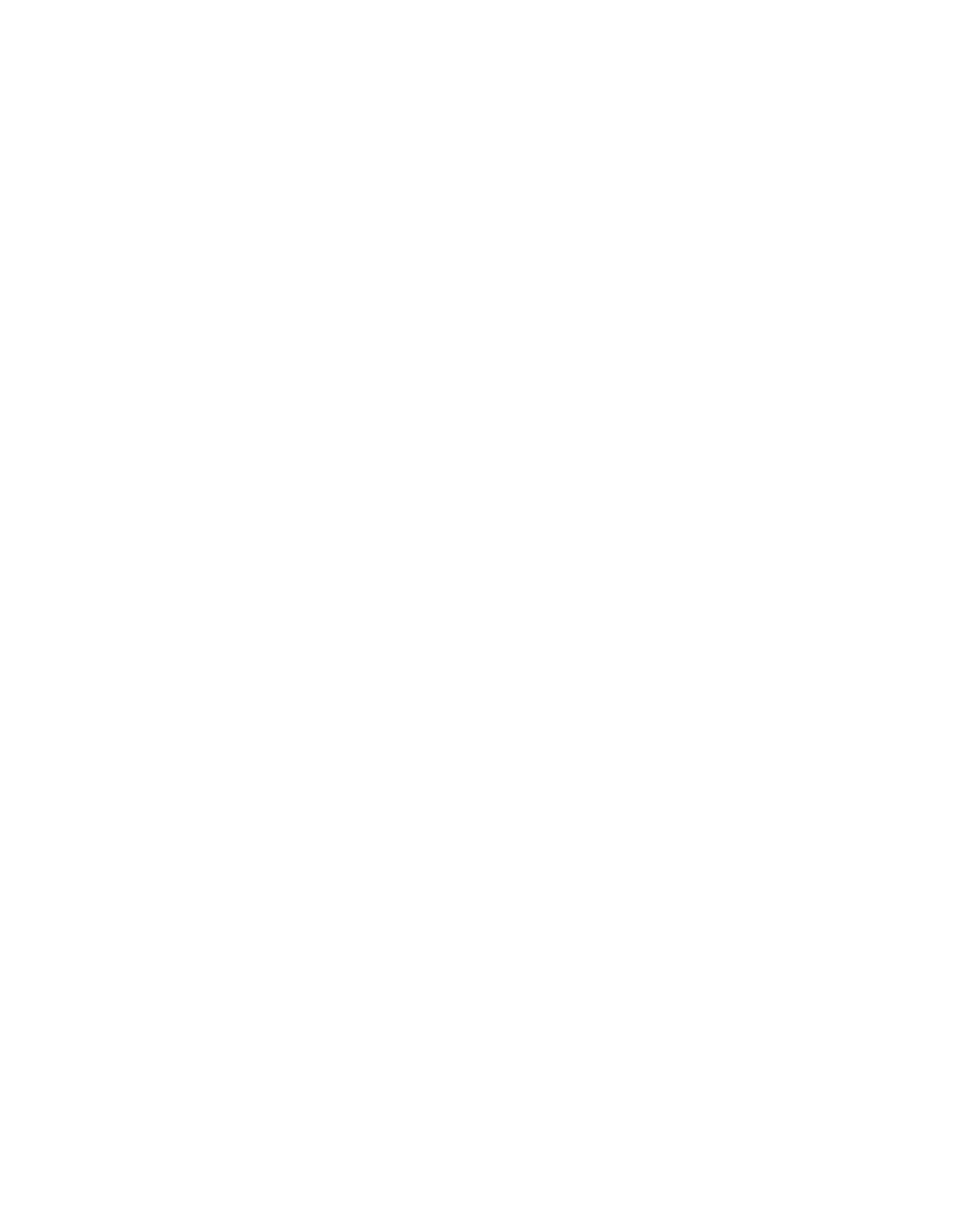### **In the case of Cvetković v. Serbia,**

The European Court of Human Rights (Third Section), sitting as a Chamber composed of:

 Luis López Guerra, *President,*  Helena Jäderblom, Helen Keller, Branko Lubarda, Pere Pastor Vilanova, Alena Poláčková, Georgios A. Serghides, *judges,* 

and Stephen Phillips, *Section Registrar,*

Having deliberated in private on 17 January 2017,

Delivers the following judgment, which was adopted on that date:

### PROCEDURE

1. The case originated in an application (no. 42707/10) against Serbia lodged with the Court under Article 34 of the Convention for the Protection of Human Rights and Fundamental Freedoms ("the Convention") by a Serbian national, Ms Suzana Cvetković ("the applicant"), on 21 July 2010.

2. The applicant was represented by Ms J. Spasić, a lawyer practising in Vlasotince, in the early stages of the proceedings. Subsequently, the applicant was, exceptionally, granted leave to represent himself (Rule 36 of the Rules of Court). The Serbian Government ("the Government") were initially represented by Ms V. Rodić, their Agent at the time, and later by Ms N. Plavšić, the newly-appointed Agent.

3. The applicant alleged that the Supreme Court's judgment of 28 May 2009, granting V.C. custody of A.C., and the Constitutional Court's subsequent affirmation thereof, had both been arbitrary.

4. On 9 March 2015 the application was communicated to the Government.

### THE FACTS

### I. THE CIRCUMSTANCES OF THE CASE

### **A. Introduction**

5. The applicant was born in 1981 and lives in Niš.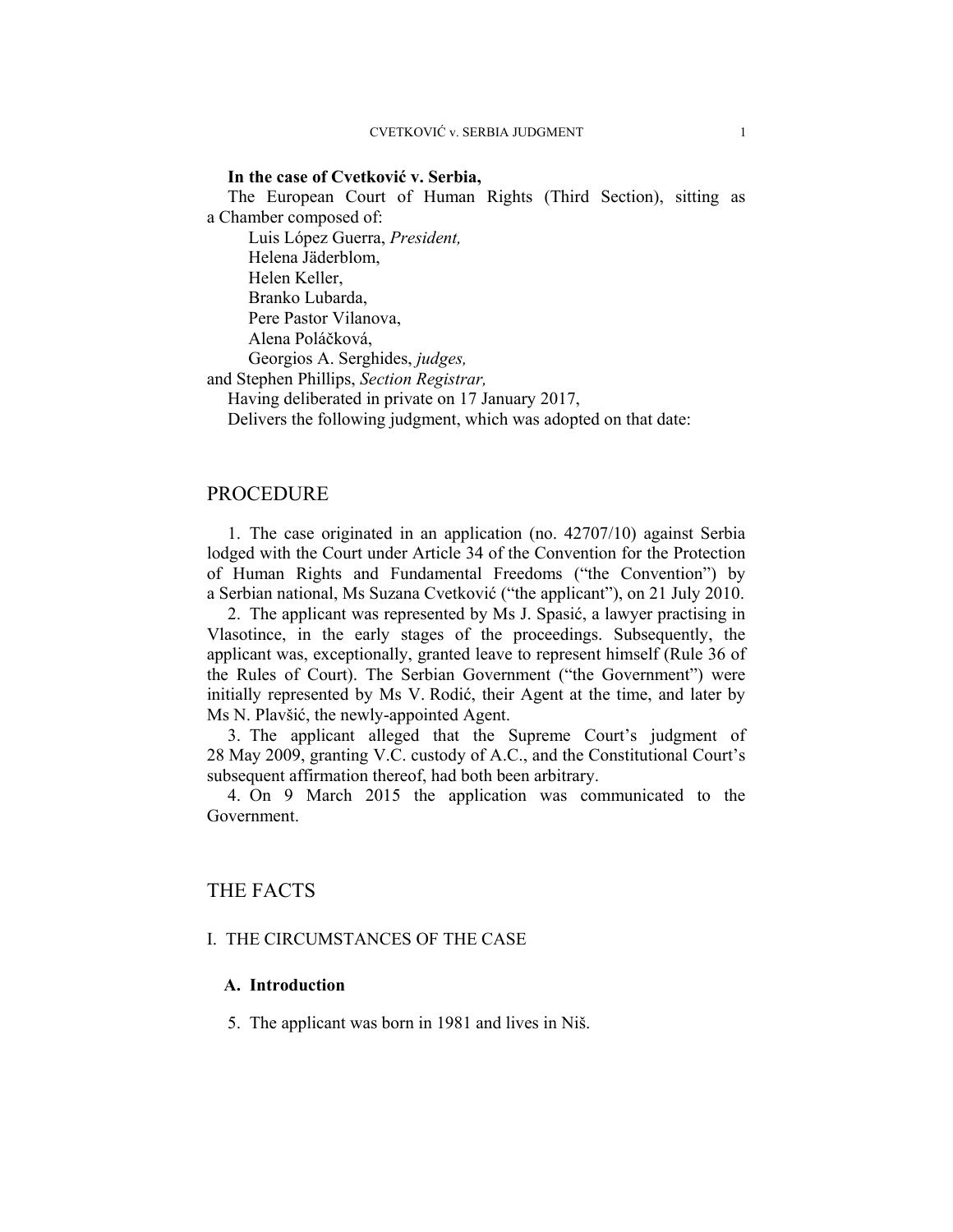6. On 2 February 1999 the applicant gave birth to a daughter, A.C. One year later, she married V.C. ("the respondent"), her daughter's biological father.

7. On 1 February 2005 V.C. lodged a claim with the Niš Municipal Court, seeking dissolution of the marriage, custody of A.C. and child maintenance.

### **B. The applicant's interim custody rights**

8. On 16 May 2005 the Niš Social Care Centre granted the applicant interim care and custody of A.C. until the marriage was dissolved.

9. On 23 June 2005, while the applicant and A.C. were visiting a mental care institute where the child was undergoing treatment for her disturbed mental health as a result of her parents' divorce, V.C. forcibly removed A.C. from the applicant's custody and, in so doing, assaulted the latter physically, knocking her unconscious.

10. On 25 July 2005 the Niš Municipal Court issued an interim custody order requiring that V.C. surrender custody of A.C. to the applicant until the end of the marriage dissolution proceedings.

11. On 5 August 2005 a bailiff accompanied the applicant to the respondent's home, requesting that the child be surrendered. The respondent's father and A.C. were also present. The respondent stated that he would not prevent the mother from seeing her child but refused to hand her over, even if it meant paying a fine, claiming that the applicant could not provide suitable living conditions for A.C. and that A.C. preferred living with him.

12. Faced with the respondent's failure to comply with the enforcement order, on 12 August 2005 the Niš Municipal Court ordered him to pay a fine in the amount of 10,000 Serbian dinars (RSD; approximately 120 euros (EUR)), within three days and to return the child to her mother by the same deadline.

13. On 18 August 2005 the bailiff again went to the respondent's home, but there was no one there. On the same day the court contacted the Niš Social Care Centre asking for urgent action, since the applicant alleged that domestic violence was taking place there.

14. On 22 August 2005, the social care centre informed the court that it had advised the applicant and the respondent to visit a mental care institute in order to be provided with appropriate guidance in communicating with each other and in order for the child to resume the interrupted course of treatment. The court was informed that the Doljevac Social Care Centre had taken over responsibility for the case, since that was where the respondent's residence was located.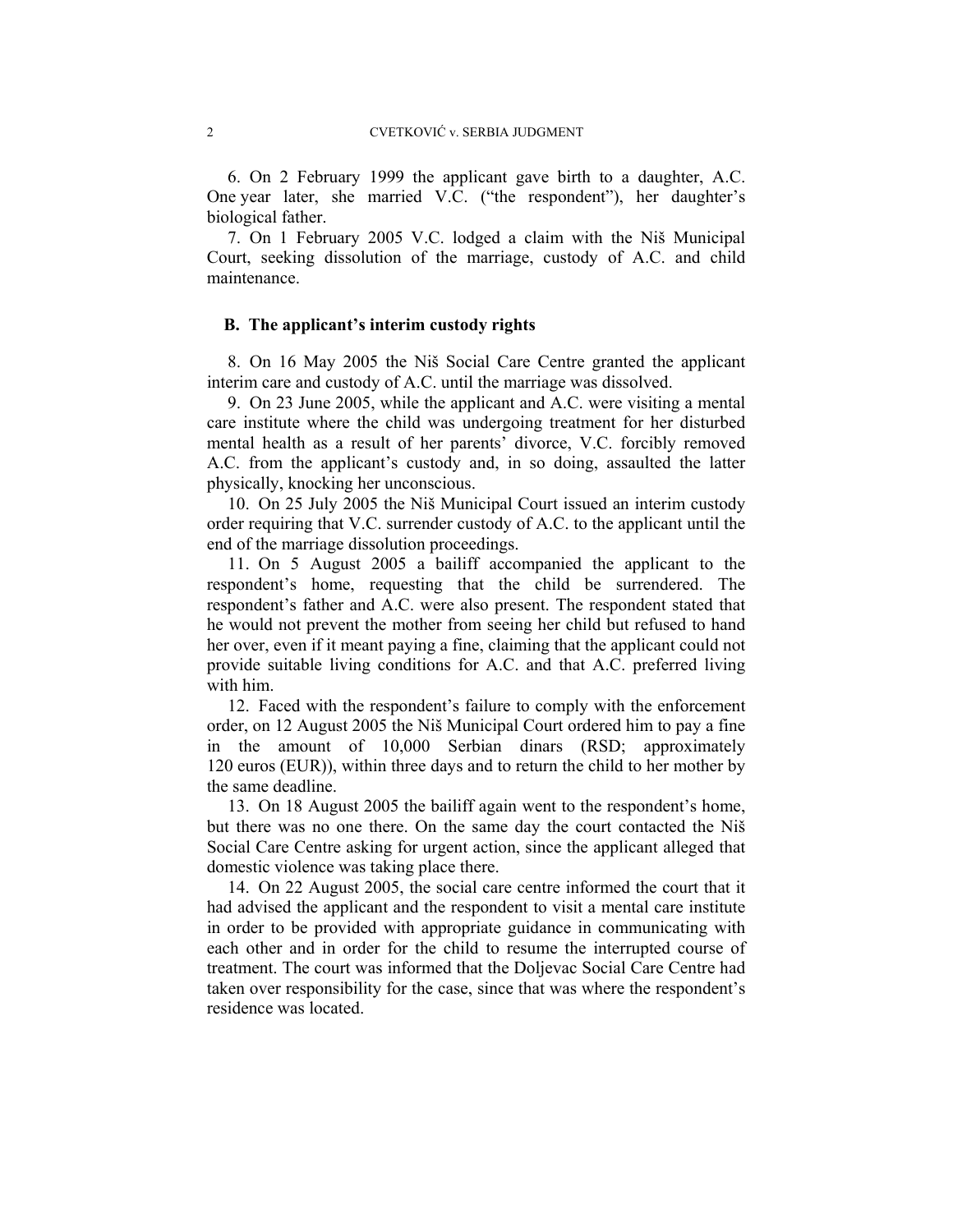15. On 12 September 2005 the Municipal Court ordered the respondent to pay a further fine in the amount of RSD 50,000 (approximately EUR 590) and to return A.C. to her mother.

16. On 15 September 2005 the respondent and his father contacted the court, declaring that the child did not want to go to her mother and refusing to pay the fine.

17. On 20 September 2005 a new attempt was made to enforce the interim order, this time in the presence of a psychologist from the Doljevac Social Care Centre, civilian police officers, the enforcement judge, a bailiff and the applicant. The child started to cry and refused to go with the applicant. The respondent stated that he had spoken with the child, encouraging her to go and live with her mother if she wanted, but the child had refused. The applicant was of the opinion that the child had been given instructions and put under pressure and was in fact strongly attached to her. She wanted to take the child immediately, regardless of her behaviour. The psychologist was against forcible transfer of the custody, claiming that it could have a negative influence on the child's mental health and lead to autism. The child had already showed some of those symptoms, but they stopped after she had moved into her father's home, where she had been living for five years. The psychologist proposed that mother and child start to meet under the supervision of the Centre on its premises. She also noted in the minutes that the parents should cease their manipulation of the child.

18. On 3 October 2005 the first meeting between mother and child was held on the premises of the Centre, but the applicant later told the court that it had not been successful because the child was allegedly subjected to pressure by her father.

19. At the next meeting, held on 14 October 2005, the child was constantly holding on to her father, crying and avoiding contact with her mother. The psychologist was not present during the meeting, being on sick leave at the time. After leaving the premises of the Niš Social Care Centre, the applicant and respondent and other persons present started to fight. The respondent's father allegedly physically attacked the applicant. The court informed the Doljevac Social Care Centre about the incident, seeking advice as to how to proceed further.

20. On 2 March 2006 the applicant asked the court to enforce the interim custody order in the presence of the police.

21. The enforcement of the interim order was to be attempted on 20 March 2006 on the premises of the Niš Social Care Centre in the presence of the judge, a psychologist and a teacher from the Centre, the applicant and the respondent's representative. The respondent and the child did not appear. The child was allegedly ill.

22. On 29 May 2006 the next enforcement attempt was made. The respondent again failed to appear. According to his representative, he had not been properly summoned. At the hearing, two psychologists were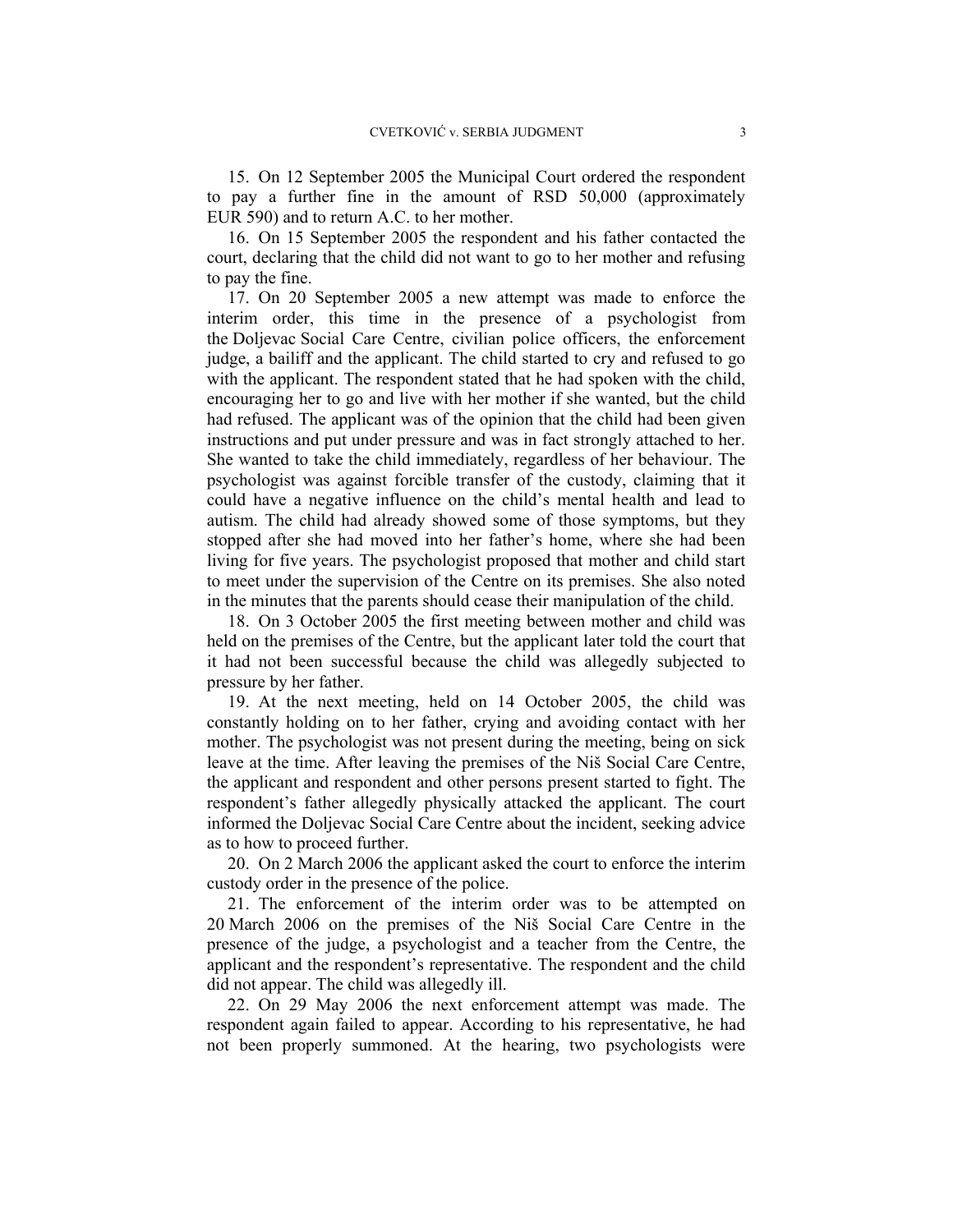present, one from the Niš Social Care Centre and the other from the Doljevac Social Care Centre. Both gave their opinion concerning the forced return of the child to her mother, the psychologist from Niš contending that it was the only option, since the father was not willing to hand over the child voluntarily, and the psychologist from Doljevac arguing against it, on the basis that it could have a negative influence on the child's further development.

23. The enforcement attempt scheduled for 13 June 2006 was also postponed due to the absence of the respondent and his representative.

24. On 29 June 2006 the respondent appeared without the child, because she was allegedly sick, but he did not submit any evidence in support of this allegation. Throughout the meeting he claimed that he was willing to hand over the child to the mother but that the child was refusing to cooperate.

25. On 27 July 2006 the court again ordered the respondent to pay a fine in the amount of RSD 20,000 and to return the child to her mother.

26. On 25 December 2006 the court asked the Niš Mental Care Institute to prepare an opinion concerning the enforcement of the interim custody order because of the difficulties encountered in the proceedings.

27. The Niš Mental Care Institute issued an experts' report on 28 June 2007. The report contained the opinions of a psychologist, a sociologist and a neuropsychiatrist, all of whom had conducted interviews with the child and both her parents. The experts found that the child's intellectual ability was on the low side and that her emotional and social maturity was underdeveloped as a result of the family situation. They also found that both parents were manipulating the child and not doing what was in her best interests. Their ultimate opinion was that the forcible removal of the child from her father and her current social environment without proper psychological preparation could at that stage provoke certain psychological disorders. The experts advised that the child should receive psychological and social counselling to help her overcome her resistance towards her mother, that the father and his family should be helped to change their attitude and stop influencing the child's opinion towards her mother, and that both parents should receive counselling on how to behave in the best interests of the child.

#### **C. Civil proceedings (divorce, custody and child maintenance)**

 28. On 14 January 2008 the Municipal Court ruled in favour of the father. The marriage was thus dissolved, V.C. was granted custody of A.C., and the applicant was ordered to contribute towards her maintenance on a monthly basis. Lastly, the court held that the applicant was entitled to spend time with A.C. on the premises of the Doljevac Social Care Centre every Saturday between 10.00 a.m. and 12.00 a.m. until such time as a different access arrangement might be warranted.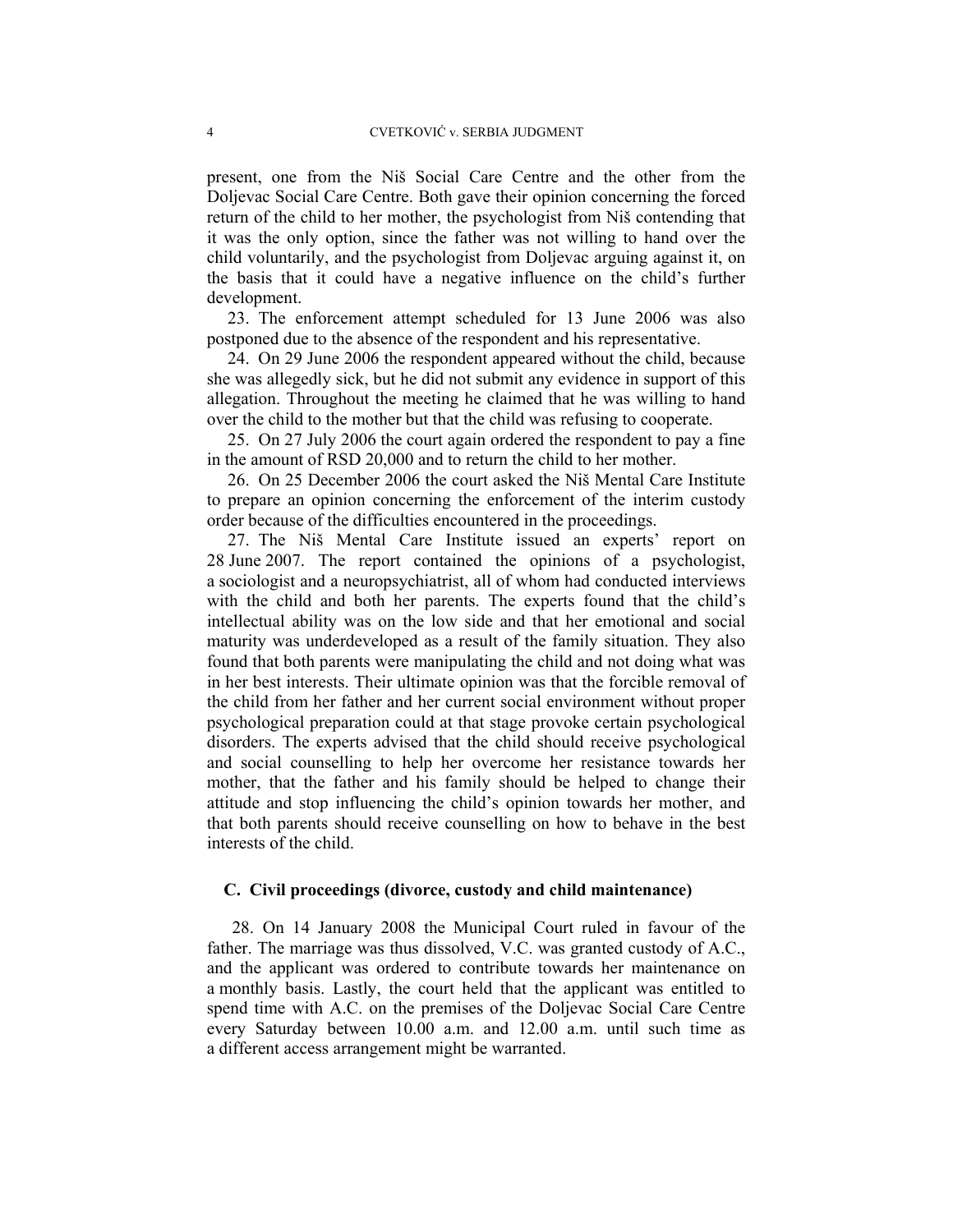29. On 12 June 2008 and 28 May 2009 the Niš District Court and the Supreme Court of Serbia upheld the Municipal Court's judgment at second and third instance, respectively.

30. All of the above-mentioned courts reasoned that, "notwithstanding her earlier forcible removal from ... [the applicant's custody] ...", it was in the best interests of A.C. to remain with her father since a separation could prove psychologically detrimental. In support of this conclusion, the courts referred to a separate opinion drafted by the Doljevac Social Care Centre, in addition to an expert's report, stating that it would indeed be advisable for A.C. to remain in the environment to which she had become accustomed, where she was surrounded by love and care, and where she had made social connections (see paragraph 27 above).

31. In addition, the Supreme Court found that there was no evidence that the respondent had committed acts of violence against the child or the applicant.

32. On 8 September 2008 the Municipal Court suspended the interim custody proceedings.

33. The applicant never sought enforcement of the judgment of 14 January 2008 as regards the weekly meetings with the child.

### **D. The constitutional complaint proceedings**

34. On 16 March 2010 the applicant lodged an appeal with the Constitutional Court, alleging a breach of her parental and family rights, essentially complaining about the non-enforcement of the Municipal Court's interim custody order of 25 July 2005. She also argued that the Supreme Court's ultimate ruling on the issue of A.C.'s custody had failed to take into account the child's best interests and had instead retroactively endorsed V.C.'s violent and unlawful conduct and had permanently separated her from her child.

35. On 15 March 2012 the Constitutional Court dismissed the complaint regarding the interim custody order of 25 July 2005 for being out of time, having been lodged more than 30 days after the applicant had been served with the District Court's judgment of 12 June 2008. With respect to the applicant's complaint regarding the Supreme Court, the Constitutional Court rejected it on the merits, accepting the Supreme Court's reasoning entirely.

### **E. Other relevant facts**

### *1. The criminal proceedings against the respondent*

36. On 19 October 2007 the Niš Municipal Court found V.C. guilty of unlawfully removing A.C. from the applicant's custody and sentenced him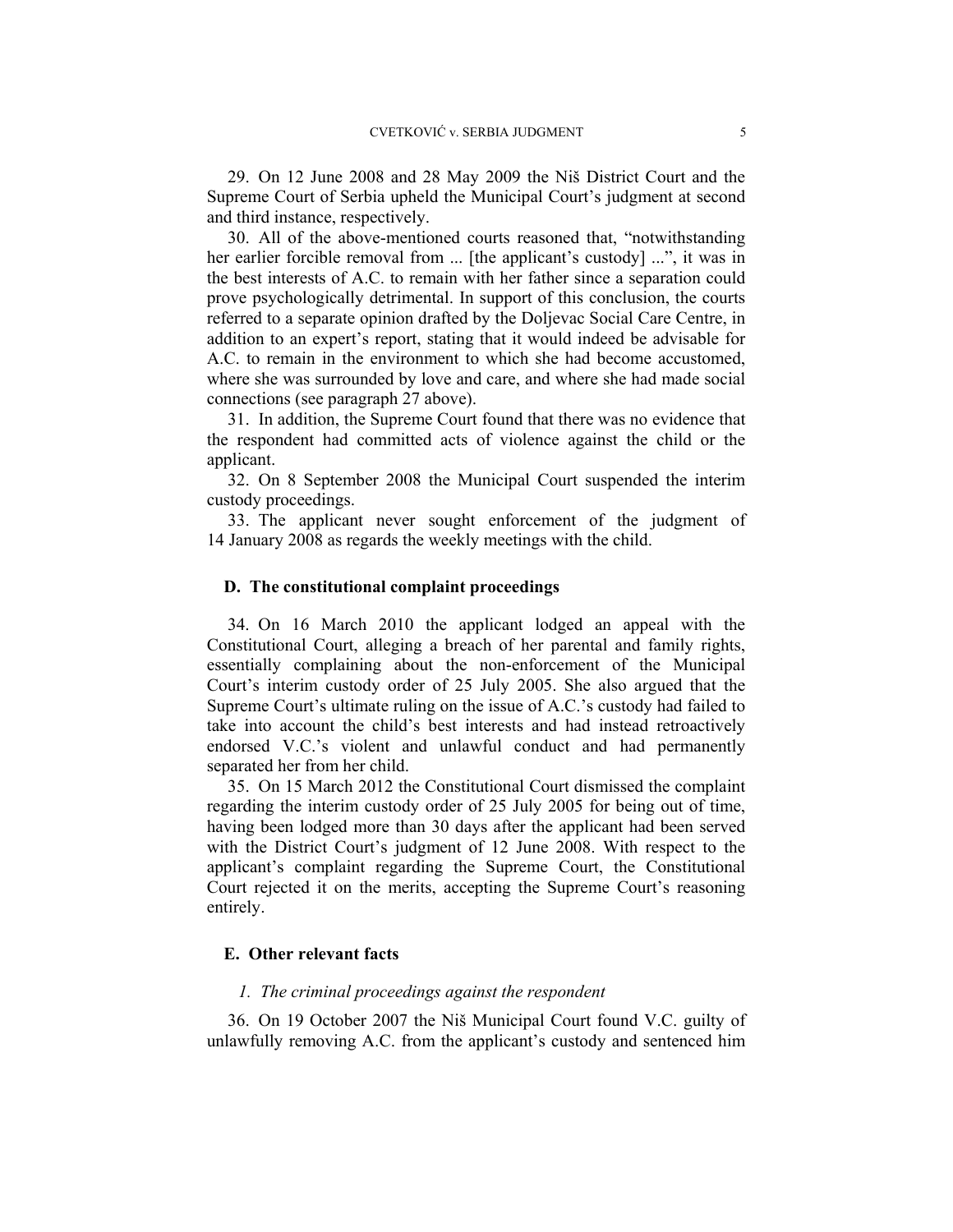to six months' imprisonment, suspended for a period of two years. The respondent was ordered to return the child to the applicant within fifteen days of the date on which the judgment became final. This judgment was upheld by the Niš District Court on 8 April 2008.

37. On 18 August 2008, acting upon the applicant's initiative, the Niš municipal public prosecutor requested the revocation of the respondent's probation, but withdrew the request on 16 December 2008 because the respondent had in the meantime been granted custody of A.C. On 25 December 2008 the Municipal Court terminated the proceedings seeking revocation of the probation.

### *2. Review of the custody judgment of 14 January 2008*

38.Following the applicant's claim for review of the judgment of 14 January 2008, on 12 October 2012 the Niš Municipal Court granted the applicant custody of A.C. and ordered V.C. to contribute towards her maintenance on a monthly basis. In its reasoning the court explained that A.C. had stated that she now wanted to live with the applicant and that V.C. himself no longer had any objections to this arrangement. This judgment became both final and enforceable on 10 November 2012 and A.C. moved to the applicant's flat shortly thereafter.

39. In July 2013 the Niš Public Prosecutor's Office received a criminal complaint that had been lodged against V.C. for failure to make maintenance payments.

### *3. Contact between the child and the applicant*

40. It would appear that the applicant re-established contact with her daughter on 19 August 2012, that is to say after a period of seven years, and soon afterwards A.C. went to live with the applicant. However, it seems from the documents submitted by the Government that the mother-daughter relationship was not well re-established. A.C. kept returning to her father whenever she had a misunderstanding with her mother. She even gave a statement to the police to the effect that her mother was maltreating her.

41. On 27 August 2015 A.C. moved to her father's home and it appears that she is still living with him by choice. It would also appear that the respondent filed a claim for review of the judgment of 12 October 2012 on custody of A.C. and that those proceedings are still pending.

### II. RELEVANT DOMESTIC LAW

42. Article 65 §§ 3 and 4 of the Family Act (*Porodični zakon* published in the Official Gazette of the Republic of Serbia - OG RS no. 18/2005) states that the opinion of a child must be given due consideration in respect of all matters and within proceedings which concern his or her rights, whilst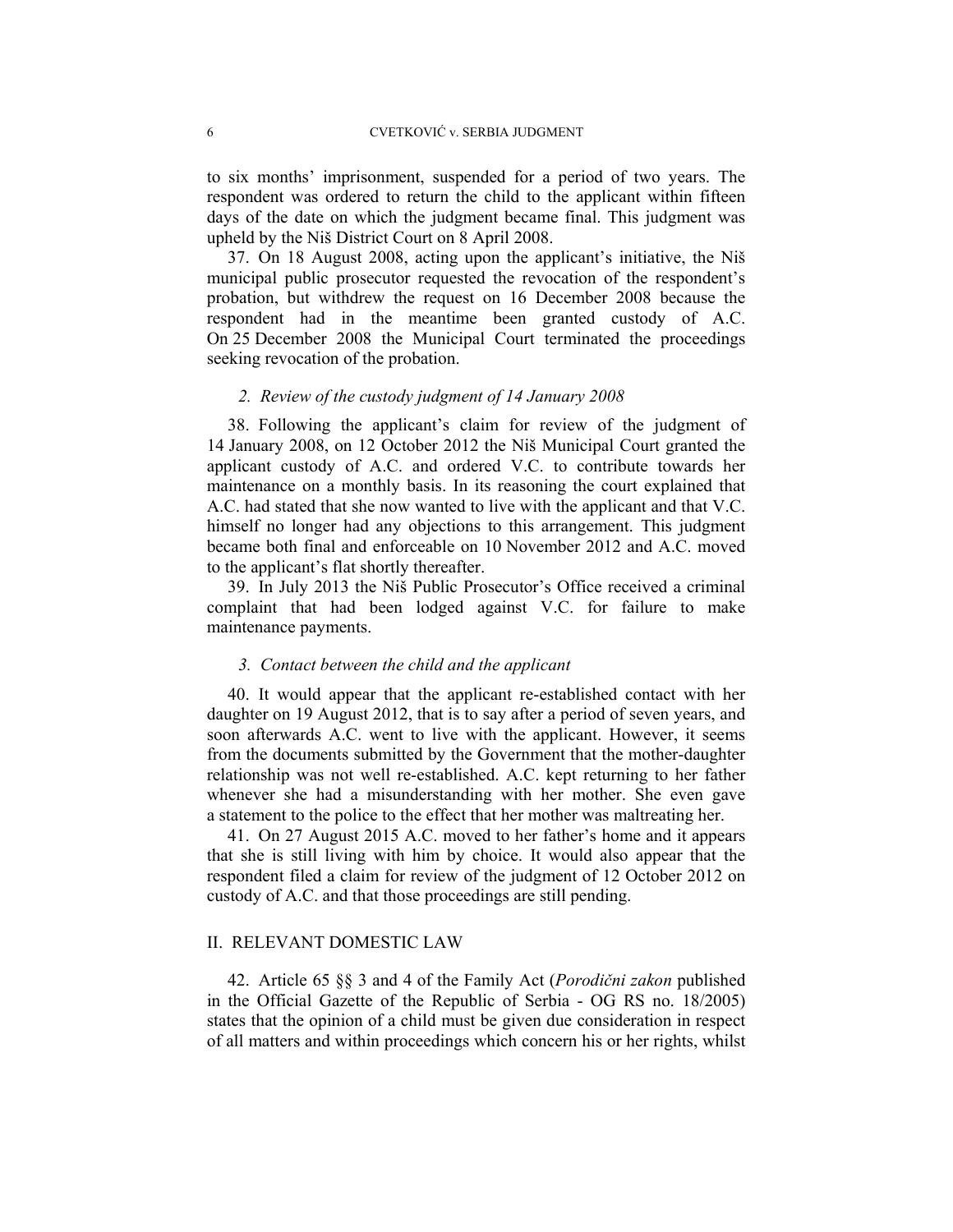taking into account the child's age and maturity. A child who is ten years old may freely and directly express an opinion whenever his or her rights are at stake. Article 204 of this Act establishes that proceedings relating to family disputes which involve a child are deemed urgent. Article 230 provides for compulsory mediation and conciliation proceedings which must be conducted in parallel with divorce proceedings if the latter have not been initiated by the mutual agreement of the marital partners. It further provides that such mediation and conciliation are to be conducted with the expert assistance of the local social care centre. Article 270 provides that civil courts must obtain the opinions of the social care centre's experts when deciding the award or retraction of parental rights.

### THE LAW

### I. ALLEGED VIOLATION OF ARTICLE 8 OF THE CONVENTION

43. Relying on various provisions of the Convention, as well as the Protocols thereto, the applicant essentially complained that for a period of more than seven years she had had no contact with her child due to the respondent State's failure to enforce its own rulings in this regard. She further complained that the Supreme Court's judgment of 28 May 2009 granting V.C. custody of A.C. and the Constitutional Court's subsequent affirmation thereof had both been arbitrary, effectively amounting to an endorsement of V.C.'s previous violent behaviour. The Court considers that these complaints fall to be examined under Article 8, which reads:

#### **Article 8**

"1. Everyone has the right to respect for his [or her] private and family life ...

2. There shall be no interference by a public authority with the exercise of this right except such as is in accordance with the law and is necessary in a democratic society... for the protection of health or morals, or for the protection of the rights and freedoms of others."

### **A. Admissibility**

### *1. Regarding the non-enforcement of the judgment of 14 January 2008 in the part concerning the applicant's access rights*

44. The Government submitted that the complaint should be declared inadmissible because of the applicant's failure to exhaust effective domestic remedies. Specifically, the applicant had not raised this complaint before the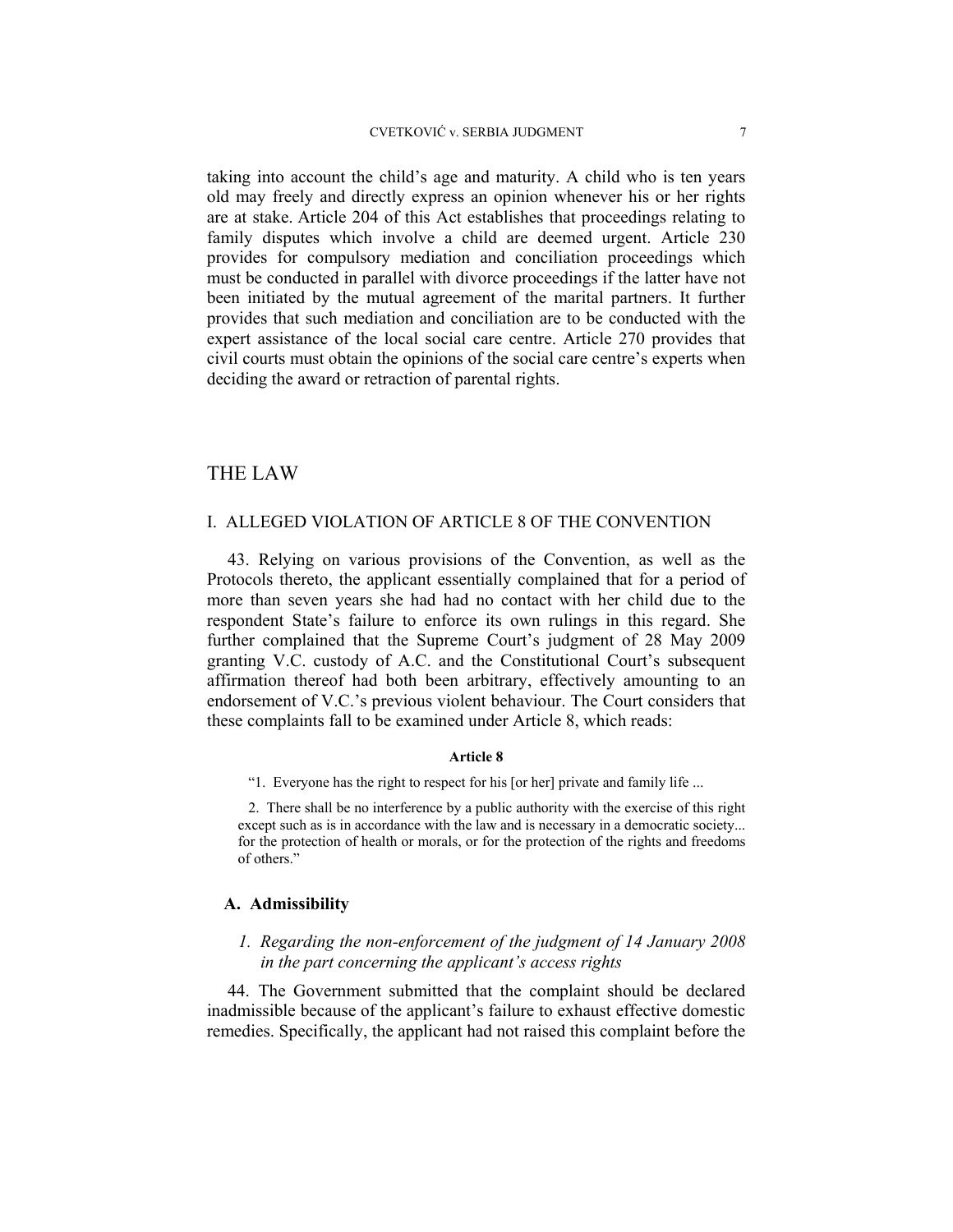Constitutional Court. Moreover, the applicant had not first requested enforcement of that part of the judgment before the Niš Municipal Court.

45. The applicant did not comment on the Government's objection.

46. The Court observes that the obligation to exhaust domestic remedies requires an applicant to make normal use of remedies which are available and sufficient in respect of his or her Convention grievances (see, among other authorities*, Vučković and Others v. Serbia* (preliminary objection) [GC], nos. 17153/11 and 29 others, § 71, 25 March 2014). Where an applicant has failed to comply with these requirements, his or her application should in principle be declared inadmissible for failure to exhaust domestic remedies (see *Vučković and Others,* cited above, § 72).

47. Turning to the present case, the Court notes that the applicant should have requested enforcement of the part of the judgment of 14 January 2008 concerning her access rights before the Niš Municipal Court and if necessary should have restated the complaint before the Constitutional Court if the enforcement was judged unsuccessful.

48. Accordingly, the Court upholds the Government's objection and rejects this complaint in accordance with Article 35 §§ 1 and 4 of the Convention for non-exhaustion of domestic remedies.

### *2. Regarding the Supreme Court's judgment of 28 May 2009 granting V.C. custody of A.C.*

49. The Court notes that this complaint is not manifestly ill-founded within the meaning of Article 35  $\S$  3 (a) of the Convention. It further notes that it is not inadmissible on any other grounds. It must therefore be declared admissible.

#### **B. Merits**

#### *1. The parties' submissions*

50. The applicant maintained her complaint.

51. The Government submitted that the Supreme Court and the Constitutional Court had supported the lower-instance courts' assessments that the exercise of parental rights should remain with the father, in spite of the final criminal judgment, because it was the least problematic decision for the child, with fewer harmful consequences for her mental health and development. They further stated that the relationship between the parents was extremely complex and, since the child had an anxiety disorder, the courts had had to rely on expert opinion. Finally, the Government noted that the court had accepted the child's opinion once she reached the age to express it and had amended its decision accordingly.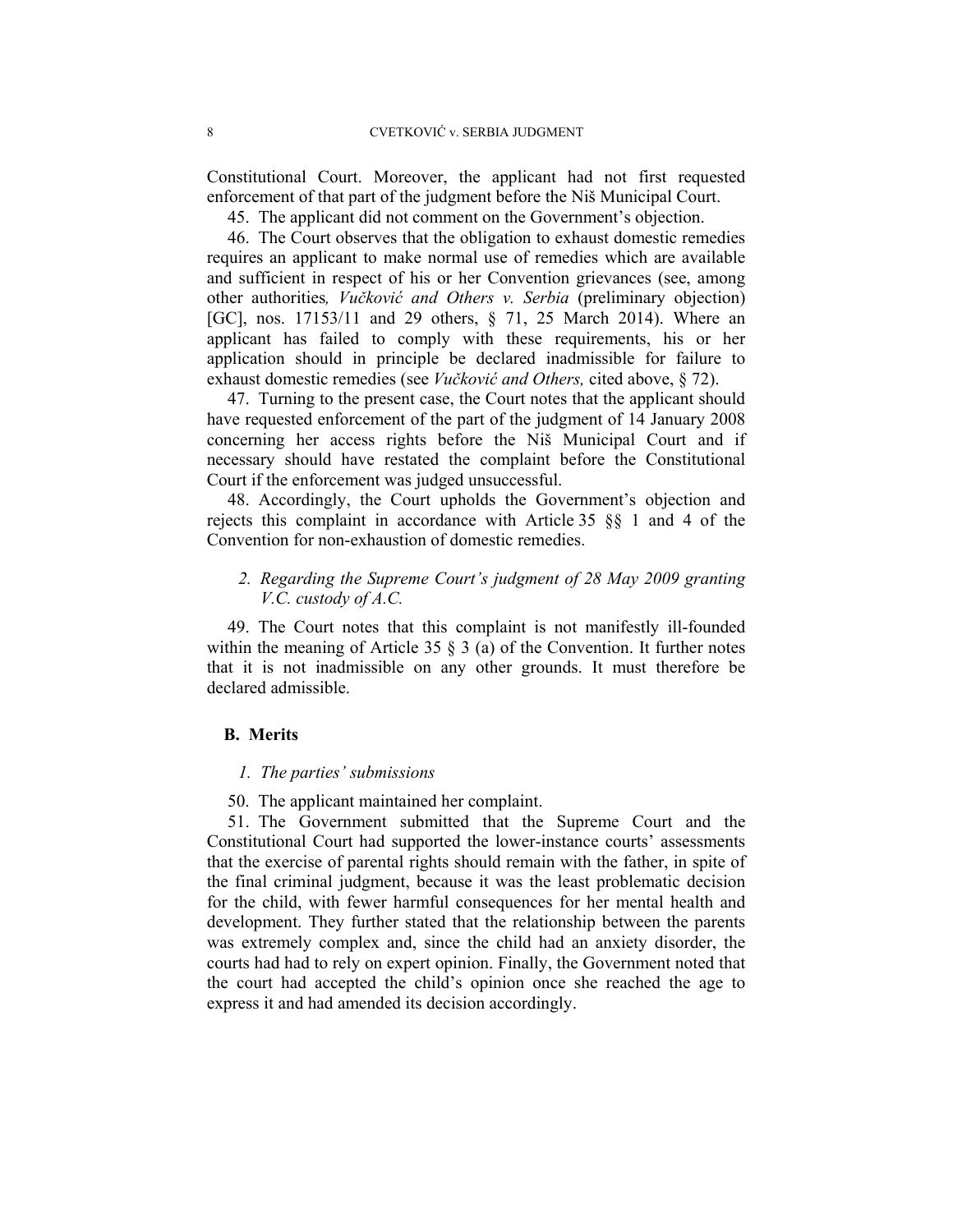### *2. Relevant principles*

52. The Court reiterates that the mutual enjoyment by parent and child of each other's company constitutes a fundamental element of family life even when the relationship between the parents has broken down (see among many other authorities *Diamante and Pelliccioni v. San Marino*, no. 32250/08, § 170, 27 September 2011, and *Keegan v. Ireland*, 26 May 1994, § 50, Series A no. 290). Domestic measures hindering enjoyment of family life, such as a decision granting custody over children to a parent, constitutes an interference with the right to respect for family life (see *Diamante and Pelliccioni*, cited above, § 171, with further references). However, such interference will not constitute a violation of Article 8 if it is "in accordance with the law", pursues a legitimate aim and can be regarded as "necessary in a democratic society".

53. Although the essential object of Article 8 is to protect the individual against arbitrary action by public authorities, there are, in addition, positive obligations inherent in an effective "respect" for family life. In both contexts, regard must be had to the fair balance to be struck between the competing interests of the individual and of the community as a whole; in both contexts the State enjoys a certain margin of appreciation (see *Dąbrowska v. Poland*, no. 34568/08, § 44, 2 February 2010).

54. Article 8 furthermore requires that the domestic authorities should strike a fair balance between the interests of the child and those of the parents and that, in the balancing process, particular importance should be attached to the best interests of the child. A parent cannot be entitled under Article 8 to have such measures taken as would harm the child's health and development (see *Sahin v. Germany* [GC], no. 30943/96, § 66, ECHR 2003-VIII, with further references).

55. The Court's role is not to substitute itself for the competent domestic authorities in regulating custody issues, but rather to review under the Convention the decisions that those authorities have taken in the exercise of their discretion and to determine whether the reasons purporting to justify rendered decisions were relevant and sufficient (see *Sommerfeld v. Germany*  [GC], no. 31871/96, § 62, ECHR 2003-VIII and *Hokkanen v. Finland*, 23 September 1994, § 55, Series A no. 299-A).

### *3. The Court's assessment*

56. It is undisputed that the domestic judgments granting V.C. custody of A.C. constituted an interference with the applicant's right to respect for family life under paragraph 1 of Article 8. The Court accepts that this interference was "in accordance with the law" and pursued the legitimate aim of protecting the rights of the child within the meaning of paragraph 2 of the Article 8. It remains to be ascertained whether such interference was necessary in a democratic society.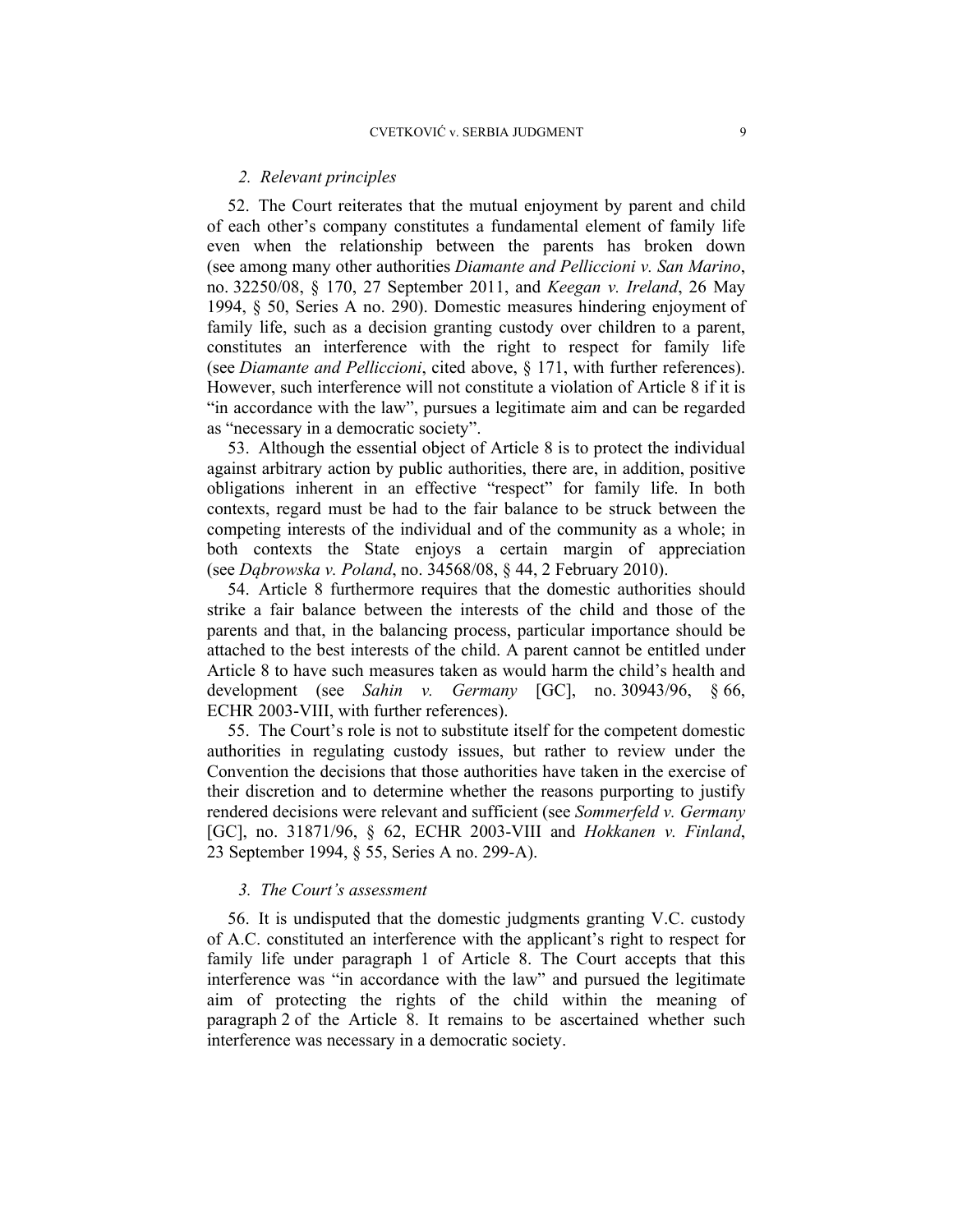57. In exercising its supervisory jurisdiction, the Court cannot confine itself to considering the impugned judgments in isolation, but must look at them in the light of the case as a whole; it must determine whether the reasons adduced by the domestic courts were relevant and sufficient (see *Diamante and Pelliccioni*, cited above, § 182, and *Olsson v. Sweden (no. 1)*, 24 March 1988, § 68, Series A no. 130).

58. In addition, there is a broad consensus – also in international law – in support of the idea that in all decisions concerning children, their best interests must be paramount (see *Neulinger and Shuruk v. Switzerland* [GC], no. 41615/07, § 135, ECHR 2010).

59. The Court observes that the domestic courts consistently emphasised the best interests of the child. They based their decisions on a number of additional considerations, such as the relationship between the parents, the attitude and availability of the parents, and the specific environments involved. In each of their decisions they relied on detailed and complete reports from the children's services.

60. Moreover, since the opinions of the two social care centres involved were contradictory, the first instance court engaged a mental care institute to prepare an expert opinion. The final conclusion of the institute (see paragraph 27 above) was based on separate opinions of different specialists who interviewed the child and both parents.

61. The domestic courts took into account the fact that the child was forcibly taken away from her mother, but found that at that moment it was not in her best interests to be removed from her father, from the family home to which she was attached, and from the whole environment in which she had been successfully integrated and surrounded by love and care.

62. In addition, the Supreme Court referred to the applicant's allegations concerning the respondent's violent behaviour and found that there was no evidence that the respondent had ever acted violently against the child or the applicant (see paragraph 31 above).

63. Finally, the Court reiterates that the competent national authorities are in principle better placed than an international judge to evaluate the evidence before them (see *Olsson v. Sweden (no. 2)*, 27 November 1992, § 90, Series A no. 250) and finds that the reasons adduced by the domestic courts were relevant and sufficient and that the authorities did not overstep their margin of appreciation in arriving at their decision (compare *Hokkanen*, cited above, § 64 and *Olsson (no. 2)*, cited above, § 91 and contrast *Olsson (no. 1)*, cited above, § 83).

64. Taking due account of all the circumstances of the case, the eventual decision to award custody to the father cannot be regarded as disproportionate to the legitimate aim of protecting the child's best interests.

65. Accordingly, the Court considers that in the present case there has been no violation of Article 8 of the Convention.